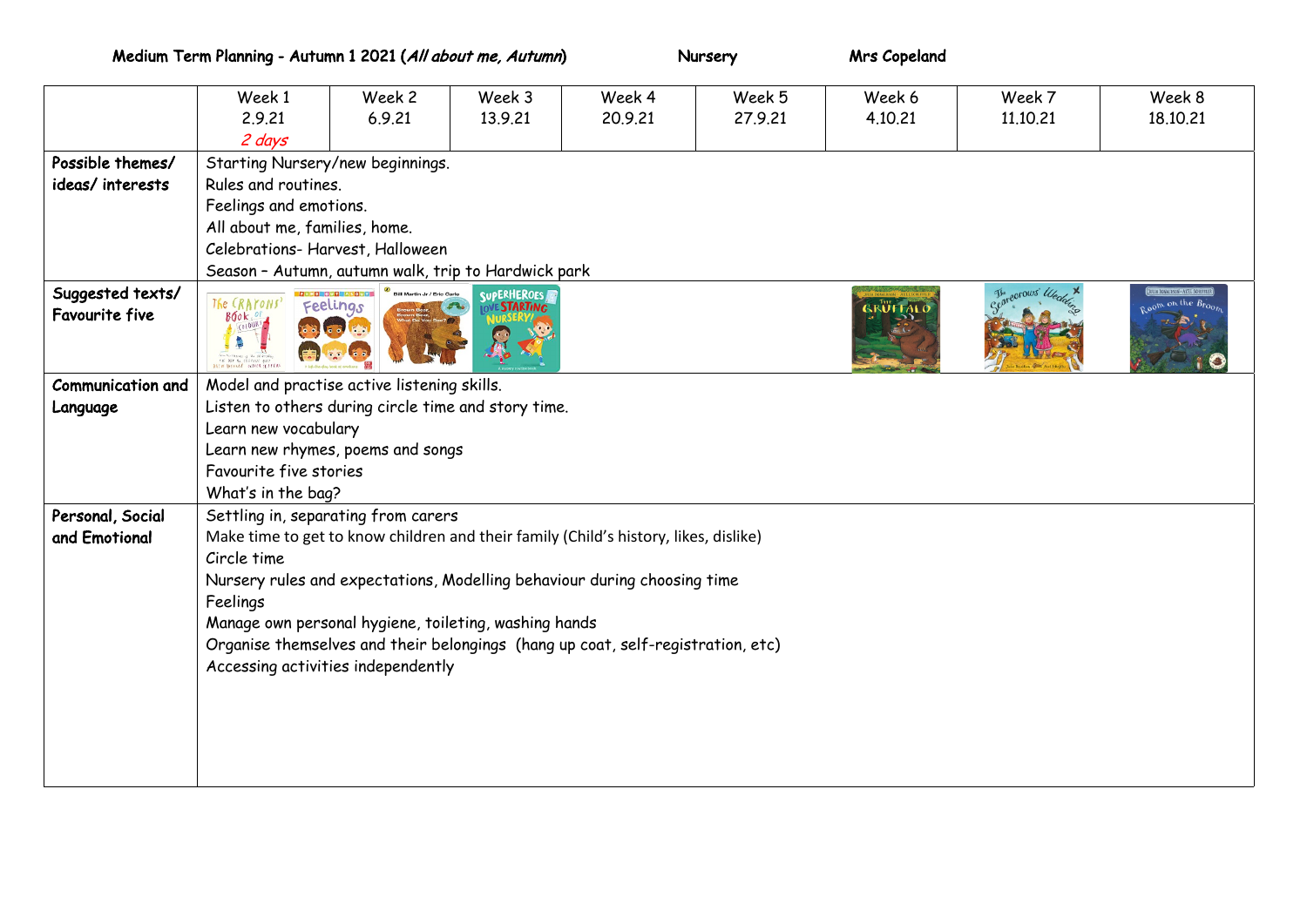| Physical<br>Development | Develop the skills needed to manage the school day successfully: lining up, lunchtime, snack, and personal hygiene.<br>To use scooters, bikes and trikes independently.<br>To climb up apparatus using alternative feet.<br>Move and balance in a variety of ways.<br>Make marks on large surfaces.<br>To be able to complete inset puzzles and simple jigsaws.                                                                                                                                                                                                                                                                                               |                                                                                                                                                                                                                                                                                                                                                                                                                                                                                                                          |                                                                                                                                                                                                                                                                                                                                                                                 |  |  |  |
|-------------------------|---------------------------------------------------------------------------------------------------------------------------------------------------------------------------------------------------------------------------------------------------------------------------------------------------------------------------------------------------------------------------------------------------------------------------------------------------------------------------------------------------------------------------------------------------------------------------------------------------------------------------------------------------------------|--------------------------------------------------------------------------------------------------------------------------------------------------------------------------------------------------------------------------------------------------------------------------------------------------------------------------------------------------------------------------------------------------------------------------------------------------------------------------------------------------------------------------|---------------------------------------------------------------------------------------------------------------------------------------------------------------------------------------------------------------------------------------------------------------------------------------------------------------------------------------------------------------------------------|--|--|--|
| Literacy                | To develop a love of reading.<br>To give attention when asked.<br>To know and use the vocabulary they hear.<br>To understand a two-part question or instruction.<br>Sing 2 Nursery rhymes, 1 number rhyme and 2 seasonal songs.<br>To talk in sentences using joining words.<br>To use longer sentences of four to six words.                                                                                                                                                                                                                                                                                                                                 |                                                                                                                                                                                                                                                                                                                                                                                                                                                                                                                          |                                                                                                                                                                                                                                                                                                                                                                                 |  |  |  |
| Phonics (RWI)           | First name recognition, self-registration<br>Fred Talk games                                                                                                                                                                                                                                                                                                                                                                                                                                                                                                                                                                                                  |                                                                                                                                                                                                                                                                                                                                                                                                                                                                                                                          |                                                                                                                                                                                                                                                                                                                                                                                 |  |  |  |
| Mathematics -           | Opportunities for settling in, introduce areas<br>of provision and getting to know the children.<br>Key times of day, continuous provision, where<br>do things belong, positional language.<br>Count how many children at Nursery.<br>Days of the week, months of the year songs.<br>Daily timetable, calendar, birthdays, etc.<br>Recognising and naming colours in a variety of<br>contexts, toys within the provision, colours in<br>nature, colours in the environment, matching<br>colours, colours on themselves, clothes etc.<br>Children encouraged to say when objects are<br>and are not the same colour.<br>Key vocab: notice, match, same, colour | Focus on reasoning within sorting, how have you<br>sorted the animals/buttons etc? Children given<br>opportunity to sort the objects by their own rules<br>and taught how to communicate that rule, (eg. I<br>have sorted the buttons by colour) Explore this in<br>many different contexts such as shapes, different<br>coloured and sized objects, different animals etc.<br>Verbalise what is the same and what is different<br>between sets of objects.<br>Key vocab: sort, notice, groups, sets, same,<br>different | Developing an awareness of pattern to<br>aid children to notice and understand<br>mathemetical relationships. Continue<br>an AB pattern. Children need the<br>opportunity to see a pattern, talk<br>about what they see and continue the<br>pattern. Verbalise the pattern, ask<br>what comes next to continue the<br>pattern.<br>Key vocab: pattern, continue, notice,<br>next |  |  |  |